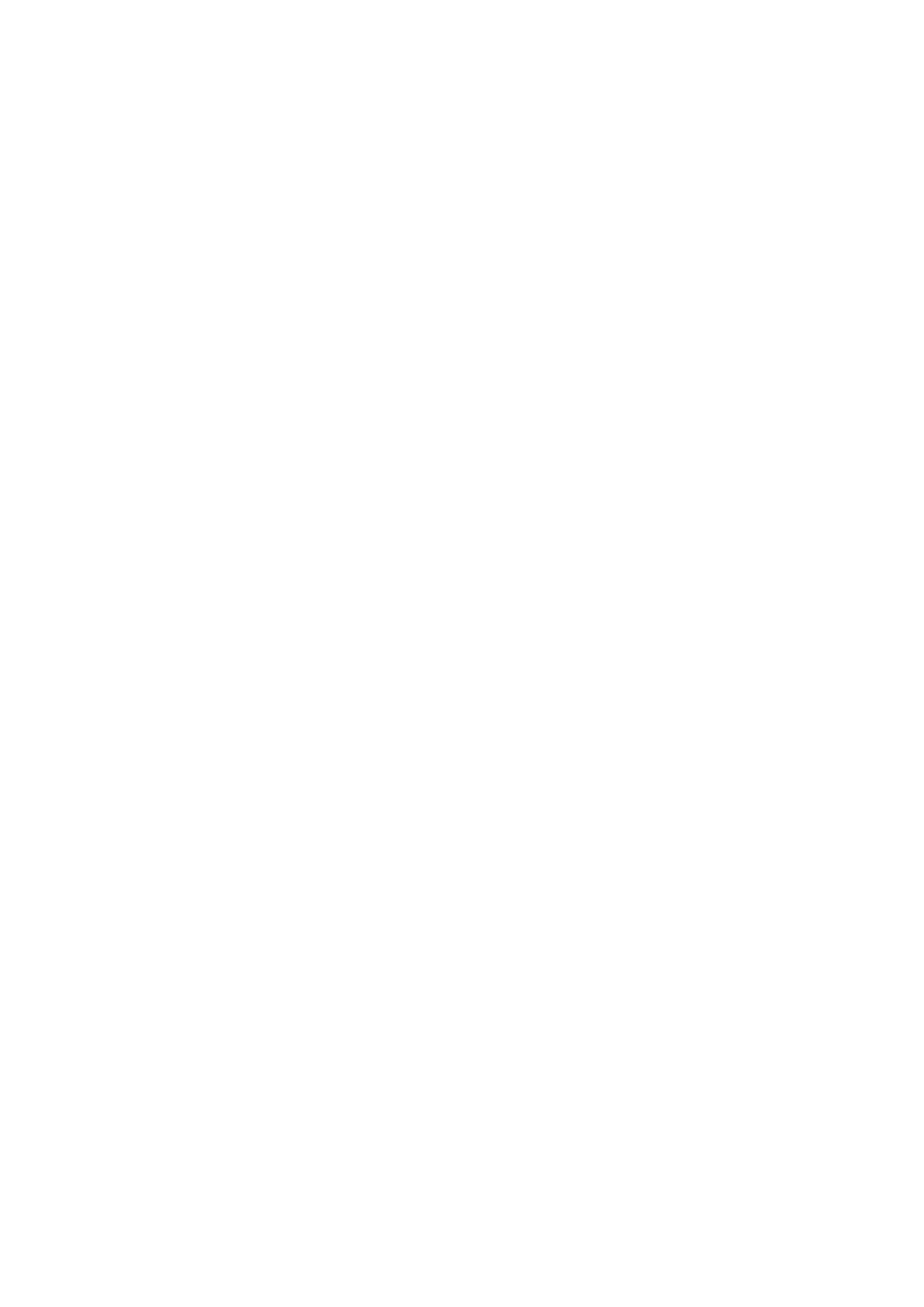

Resolution number IMSB/2020/35

MOVED by Deputy Chairperson T Henare, seconded by IMSB Member G Wilcox:

That the Independent Māori Statutory Board:

a) accept the apology from members T. Hohneck, K. Wilson, R. Blair for being absent.

**CARRIED**

#### **2 Declaration of Interest**

There were no declarations of interest.

#### **3 Confirmation of Minutes**

Resolution number IMSB/2020/36

MOVED by IMSB Member G Wilcox, seconded by Deputy Chairperson T Henare:

That the Independent Māori Statutory Board:

a) confirm the ordinary minutes of its meeting, held on Monday, 6 July 2020, including the confidential section, as a true and correct record.

### **CARRIED**

### **4 Extraordinary Business**

Resolution number IMSB/2020/37

MOVED by Chairperson D Taipari, seconded by Deputy Chairperson T Henare:

That the Independent Māori Statutory Board:

- b) agree that item 7 Housing Advocacy Position be deferred until the next meeting of the Independent Māori Statutory Board scheduled to be held 07 September at 11am.
- c) Chairperson also requested Item C2 Chief Executive Recruitment as a confidential item to be added in confidential minutes.

#### **CARRIED**

#### **5 Financial Management Report June 2020**

Resolution number IMSB/2020/38

MOVED by IMSB Member T Kake, seconded by IMSB Member J Smith:

That the Independent Māori Statutory Board:

a) receive the Financial Report for June 2020.

#### **CARRIED**

### **6 Board Strategic Priorities Progress Report**

Resolution number IMSB/2020/39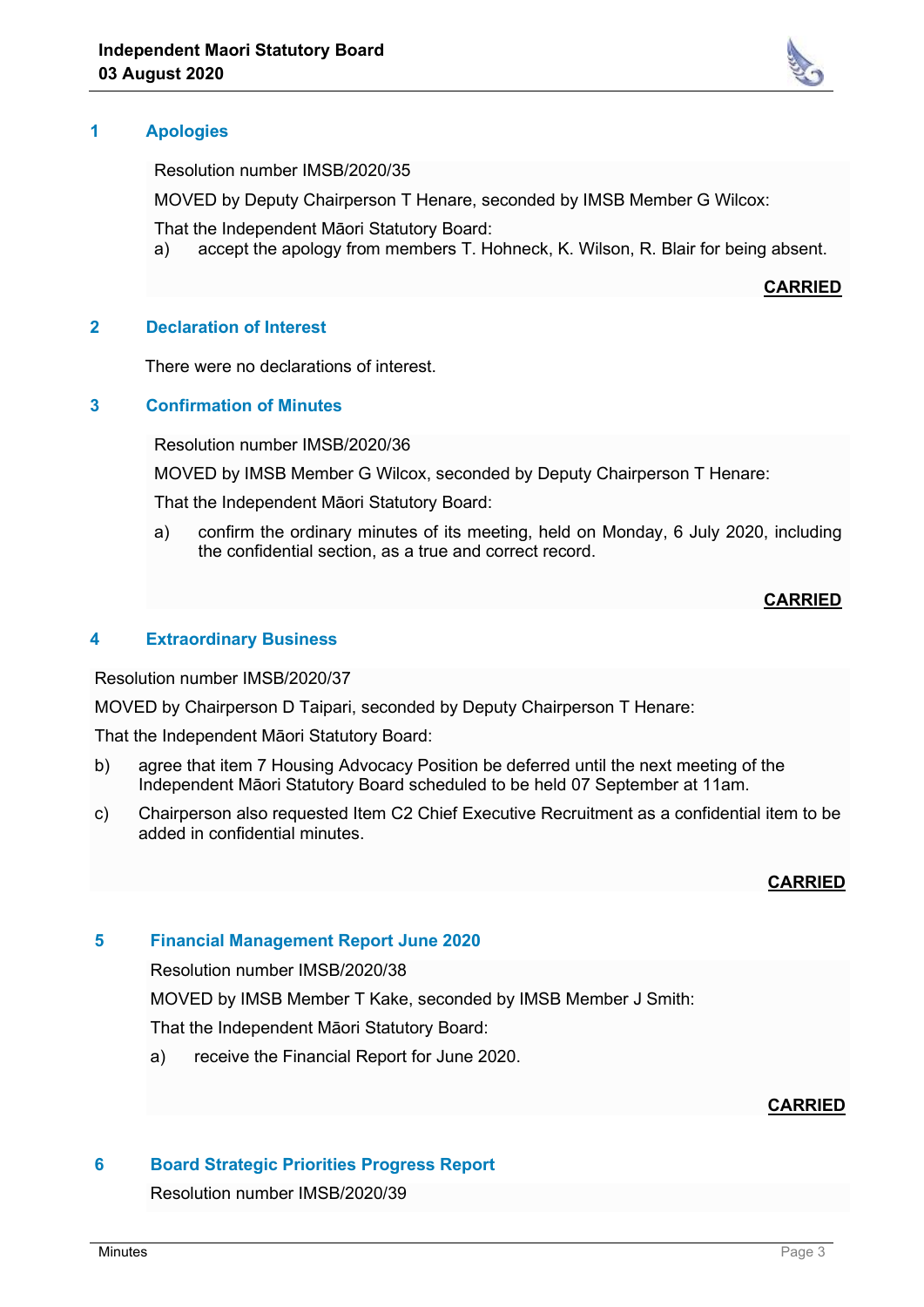

MOVED by Deputy Chairperson T Henare, seconded by IMSB Member T Kake: That the Independent Māori Statutory Board:

a) receive the Board Strategic Priorities Progress Report for August.

#### **CARRIED**

## **7 Housing Advocacy Board Position**

#### **Ngā tūtohunga Recommendation/s**

That the Independent Māori Statutory Board:

a) approve the Advocacy Position Paper on Progressing the Kāinga Strategic Action Plan.

### **8 Board Report Advocacy to Council on Marae**

Resolution number IMSB/2020/400

MOVED by IMSB Member G Wilcox, seconded by Deputy Chairperson T Henare: That the Independent Māori Statutory Board:

a) receive the report on Advocacy to Council on Marae.

### **CARRIED**

### **9 Independent Māori Statutory Board Economic Development Position**

Resolution number IMSB/2020/41

MOVED by IMSB Member J Smith, seconded by Chairperson D Taipari:

That the Independent Māori Statutory Board:

a) approve the Board's Economic Development advocacy position.

### **CARRIED**

## **10 Promotion of the Māori Value Reports to Auckland Council**

Resolution number IMSB/2020/42

MOVED by IMSB Member G Wilcox, seconded by IMSB Member J Smith:

That the Independent Māori Statutory Board:

a) receive the report on progress of the dissemination of the Value Reports to the Council Group.

### **CARRIED**

### **11 Procedural motion to exclude the public**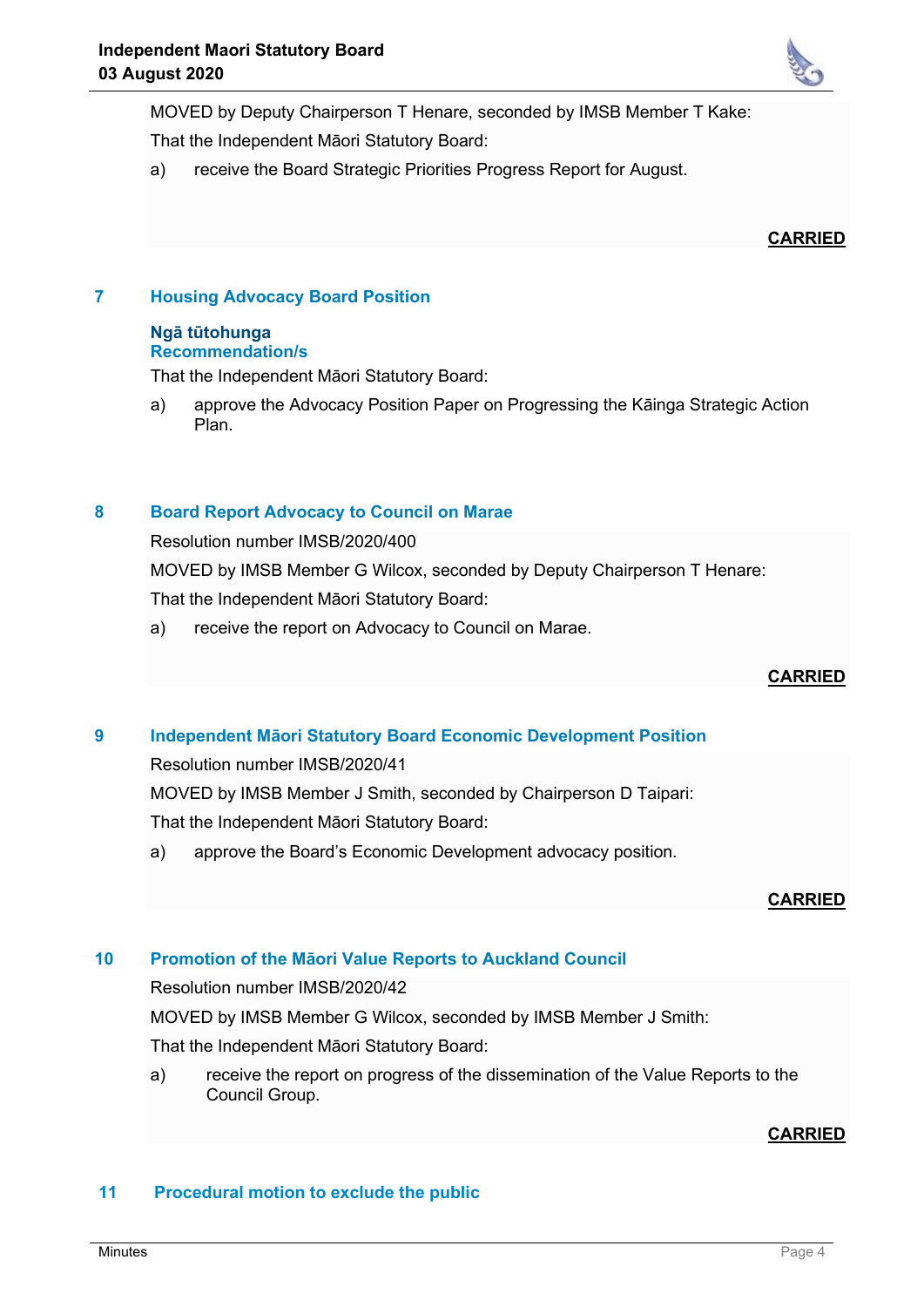

Resolution number IMSB/2020/413

MOVED by Deputy Chairperson T Henare, seconded by IMSB Member T Kake:

That the Independent Māori Statutory Board:

- a) exclude the public from the following part(s) of the proceedings of this meeting.
- b) agree that <<ENTER NAME, TITLE OF PERSON>> be permitted to remain for Confidential Item <<CONFIDENTIAL ITEM NO.>>:<<ITEM TITLE>> after the public has been excluded, because of their knowledge of <<SPECIFY>>, which will help the Independent Māori Statutory Board in its decision-making.

The general subject of each matter to be considered while the public is excluded, the reason for passing this resolution in relation to each matter, and the specific grounds under section 48(1) of the Local Government Official Information and Meetings Act 1987 for the passing of this resolution follows.

This resolution is made in reliance on section 48(1)(a) of the Local Government Official Information and Meetings Act 1987 and the particular interest or interests protected by section 6 or section 7 of that Act which would be prejudiced by the holding of the whole or relevant part of the proceedings of the meeting in public, as follows:

| Reason for passing this resolution<br>in relation to each matter                                                                                                                   | Particular interest(s) protected<br>(where applicable)                                                                                                                                                                                                                                                                                                                                                                                                                                                                                        | Ground(s) under section 48(1) for<br>the passing of this resolution                                                                                                                             |  |  |
|------------------------------------------------------------------------------------------------------------------------------------------------------------------------------------|-----------------------------------------------------------------------------------------------------------------------------------------------------------------------------------------------------------------------------------------------------------------------------------------------------------------------------------------------------------------------------------------------------------------------------------------------------------------------------------------------------------------------------------------------|-------------------------------------------------------------------------------------------------------------------------------------------------------------------------------------------------|--|--|
| The public conduct of the part of<br>the meeting would be likely to result<br>in the disclosure of information for<br>which good reason for withholding<br>exists under section 7. | $s7(2)(f)(ii)$ - The withholding of the<br>information is necessary to<br>maintain the effective conduct of<br>public affairs through the protection<br>of such members, officers,<br>employees and persons from<br>improper pressure or harassment.<br>In particular, the report contains<br>$s7(2)(f)(i)$ – The free and frank<br>expression of opinions by or<br>between or to members of officers<br>or employees of any local authority,<br>or any persons to whom section 2<br>(5) of this act applies, in the course<br>of their duty. | s48(1)(a)<br>The public conduct of the part of<br>the meeting would be likely to result<br>in the disclosure of information for<br>which good reason for withholding<br>exists under section 7. |  |  |

#### **C1 Board Appointment - Plan Change 5**

The text of these resolutions is made available to the public who are present at the meeting and form part of the minutes of the meeting.

#### **CARRIED**

#### 11.21am The public was excluded.

Resolutions in relation to the confidential items are recorded in the confidential section of these minutes and are not publicly available.

11.31am The public was re-admitted.

### **RESTATEMENTS**

It was resolved while the public was excluded: